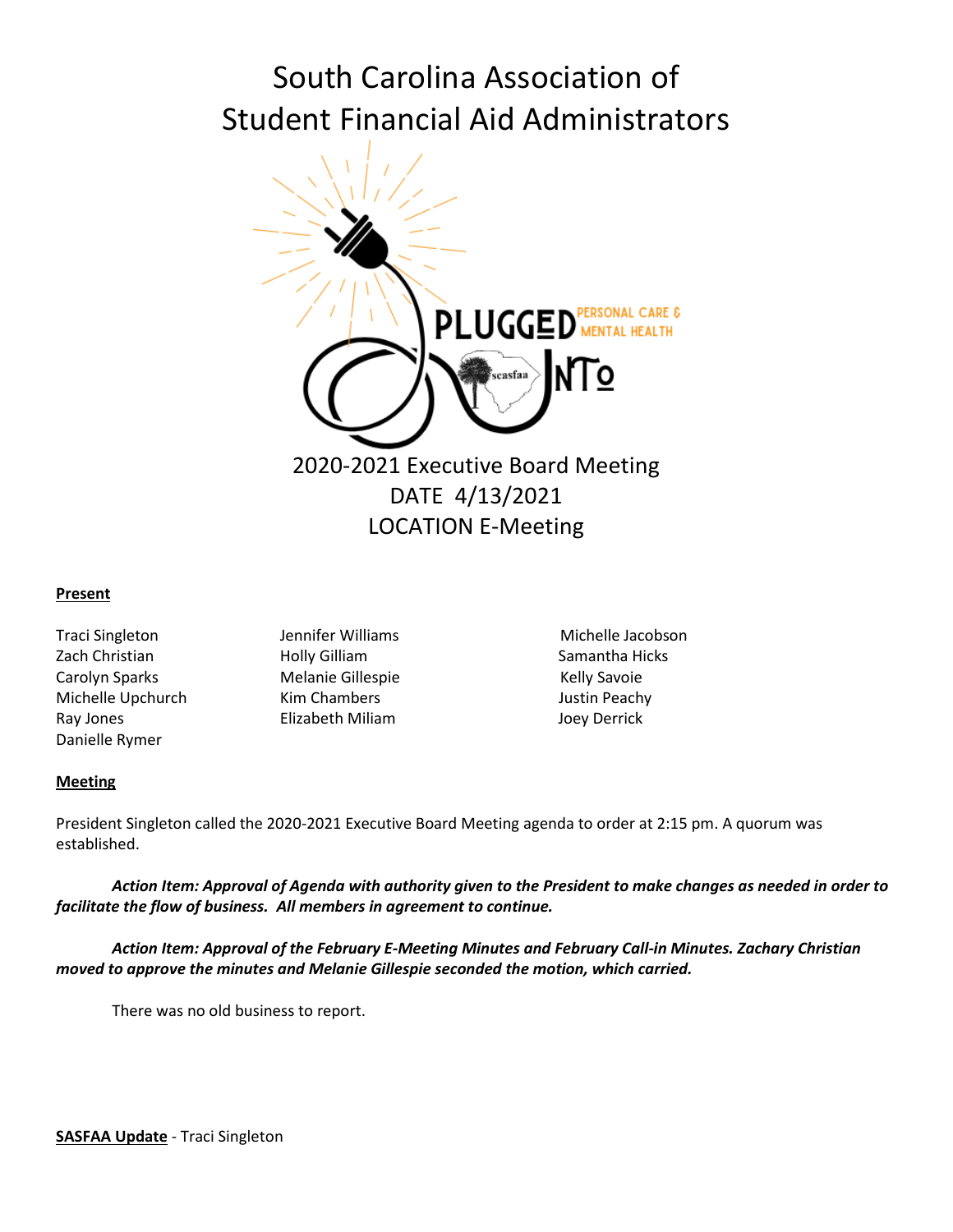The SASFAA Conference was held February  $17<sup>th</sup>$  -25<sup>th</sup>. There were 731 registrants; a breakdown per state has not been given. [The Sponsorship Partners Services Directory](https://www.sasfaa.org/Services-Directory) is now live. This directory is available to assist with business solutions.

Elections were held, the results of the elections is as follows: Michael Morgan, President Elect and Leigh Ann Hussey Vice President.

This year'[s charity is PAGE](https://www.sasfaa.org/page-1863931) (Partnership for Appalachian Girls' Education), donations are being accepted until June 30, 2021.

The Director's Summit was held March 30-31st

Enrollment Management Forum- April 1-29th

NAOW- June 7th-18th

Transition Board Meeting: date to be determined.

Madame President took the concerns that we discussed in February back to the SASFAA Board about the Diversity Symposium. The program has been finalized. SASFAA will be responsible for all expenses for the participants.

The board has also approved to hire a bookkeeper. The person employed will be a contract employee and receive a \$500/month stipend. The position will be advertised on the SASFAA and states listserv. A copy of the job description is available if you are interested in reviewing.

# **Report of Officers**

**President** – Traci Singleton reported – Madame President would like for the deadline for donations for the SCASFFA Charity be extended to June 15. Also, wants to send out reminders. Treasurer, Samantha Hicks stated that will not be an issue. Zach stated that she should ask Terria to add that reminder to the inspirational emails she sends out. Because May is Mental Health Month. This is a good way to advertise the charity and get more donations.,

**Past President** – Melanie Gillespie reported – Melanie reported that ballots were destroyed. Carolyn has reached out to all that participated in the election to be a chair or co-chair for the various committees.

**Vice President/ Professional Development** – Justin Pichey reported – Justin will send a report later. Currently his committee is looking to have some summer training. They are looking for presenters for New Aid/Leadership workshop for June 1-3. Also, Tier 1 Sponsor Webinars, April 28 -May 21. Sponsors will pick dates and then event registration will be sent out to membership. They are proposing a \$15-20 charge.

**President Elect/Special Projects** – Carolyn Sparks reported – She has committee chairs and co-chairs for all committees for next year. Everyone she asked said yes. Melanie sent out a survey about the transition meeting if you have not respond please do so ASAP. Transition meeting will be June 6,7,8 at Embassy Suites, Myrtle Beach.

The theme for next year will be *"Commitment".* Has someone working on the logo. The charity will be the Parkinson's Foundation. She is unsure if she will attend NASFAA this year.

**Secretary/ By Laws** – Michelle Upchurch reported – nothing to report.

**Treasurer/ Budget** – Samantha Hicks reported – Samantha and Michelle Jacobson have reconciled through March. Samantha stated that some budget line items need to be updated in P&P&. The proposed changes are in the treasurer report.

Samantha made a motion to updated codes. All voted yes. Motion carried.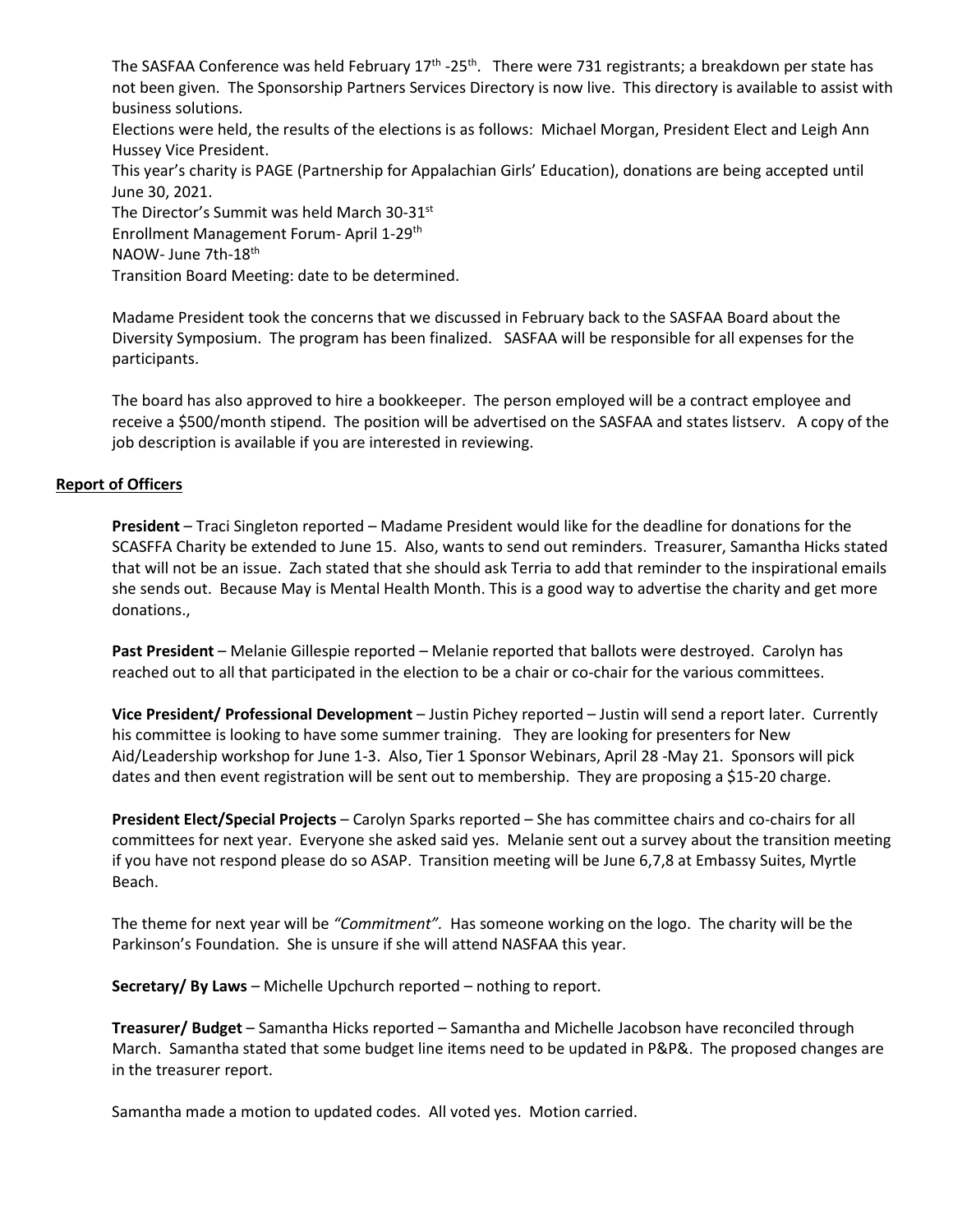We have excess cash in the BB&T checking account that needs to be moved to reserves. She would like to move \$15,000. Melanie suggested we only move \$10 or 11, 000. We need to be sure there is enough funds in checking to cover transition.

**Treasurer/Elect** - Michelle Jacobson reported – Michelle proposed that we begin accepting online credit card payments, she wants to have this set up before transition. There will be no monthly fee, service fees include 2.9% plus \$.30 per transaction. She would like to increase the budget line item to \$3,000 to cover these fees. We will only accept Visa and Mastercard. Funds will automatically transfer to our checking account the end of each business day. There will be a \$.30 fee to issue refunds. Therefore, she would lie to only issue refunds by check. Melanie suggested we do electronic refunds, because a stamp and envelope cost more than \$.30 and it saves manual time spent.

Michelle – Made a motion to accept online payments for the 2021-2022 year. All voted yes. Motion Moved.

**Member At Large** – Regina Haley Smith– not in attendance, Traci reported emails have been sent for updates to profiles.

## **Committee Reports**

**Advisory to CHE** – Gus Kitchen – not in attendance, Kelly reported there was a call about College Goal and FAFSA videos to be sent out.

**Communications** – Michelle Ladato – not in attendance, nothing to report. Traci stated that she has reached out to Michelle on several occasions with no response. Traci would like at least one newsletter to go out this year. Traci stated that Ana Montjoy the co-chair is willing to put a newsletter together. Traci will reach out to Ana and have Michelle Upchurch, former chair to forward templates and information.

**Consumer/ Counselor Relations** – Kelly Savoie reported – The Water Cooler Events have been successful. Planned Monthly Tips articles – scheduling committee meeting to refine and get scheduled – delayed in scheduling.

Recorded Financial Aid night with Elizabeth Milam and distributed to CHE. Submitted to Palmetto School Counselor for virtual conference. Webinar on SCASFAA for Financial Literacy month

**Electronic Services** – Katie Harrison–Not in attendance. Zach reported that Carolyn has asked him to continue working with committee.

They have created and posted a SCASFFA Google Calendar. Money Smart events and save the date for the conference have already been posted. The June workshops will be added when they are finalized. Any committee can be granted access, just contact Zach. Traci asked that an email be sent out to notify the membership about the calander.

They have updated and cleaned up links on the website.

**Financial Planning** – Earl Mayo – Was not in attendance. Traci read his report to the board.

Accomplishments: 2019-2020 Financial Review completed and submitted October 16, 2020. Monthly investments income input to QB is up to date. 2020-2021 First and Second Quarter Reviews Completed. Second Quarter Review attached. Third Quarter Review is started.

**Global Issues** – Terria Williams reported – not in attendance. Nothing to report.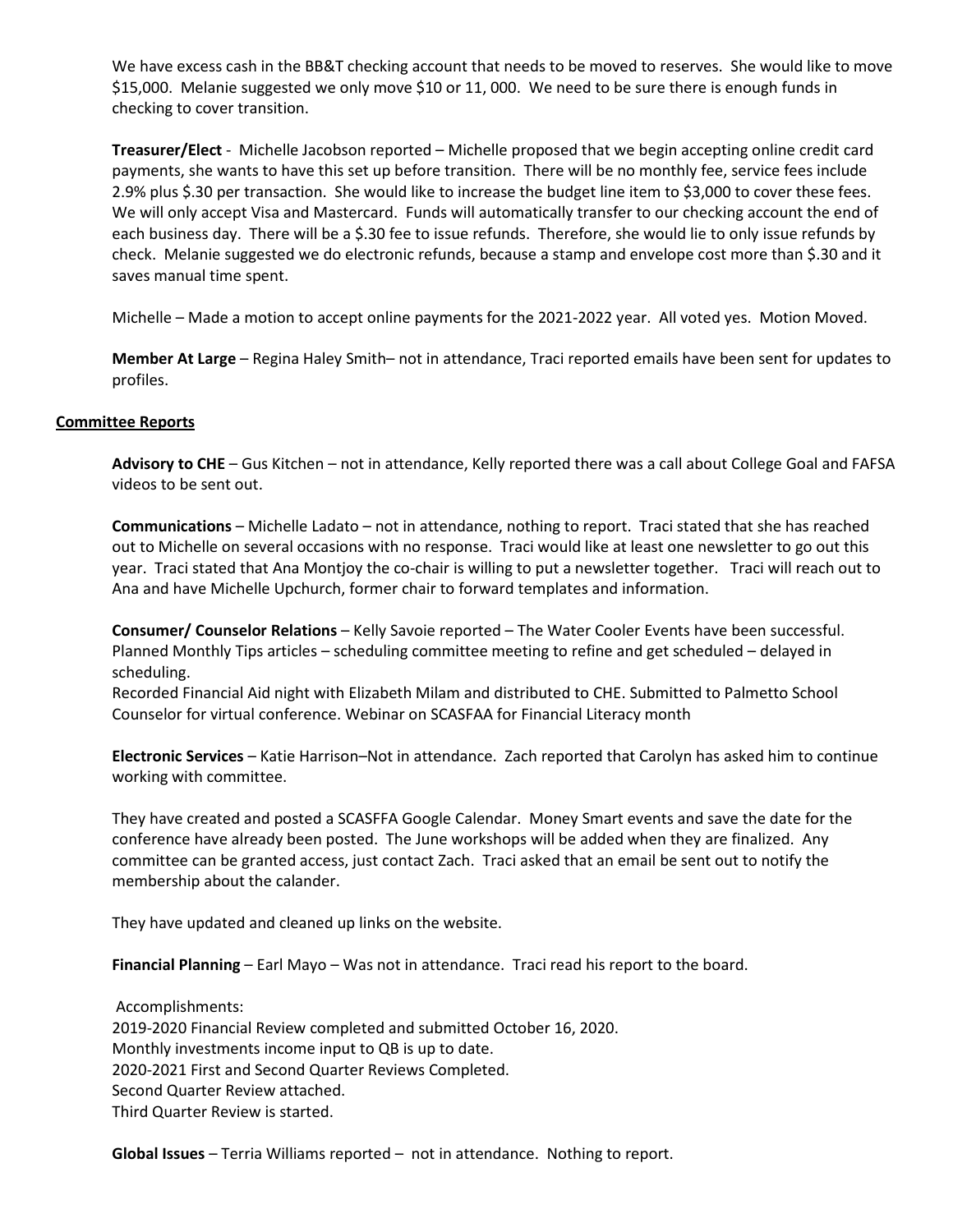**Legislative Relations** – Joey Derrick reported – nothing to report.

**Loan Agency Liaison** – Ray Jones reported – SC Student Loan Bill of Rights did not make to out of the house committee. There is a new bill that will require all seniors to complete a FAFSA.

The impacts of Loan Forgiveness is still being looked at.

**Conference** – Zach Christian reported – nothing to report.

Melanie reported that the face-to-face conference last year was canceled in early June, but talk of canceling it started in April. WE were covered last year due to the *Force Majeure* Clause. However, if the governor opens the state back up completely will not have that to use if we decide to go virtual this fall. She has been in deep talks with Embassy Suites about this fall. If we have to cancel, we may be held liable for conference cost which will bankrupt us. Cannot get them to put anything in writing at this time about compromises but they are willing to reconvene in June after schools have looked at budgets and mandates.

Transition will be at Embassy Suites June 6,7,8. Most members reported on the survey that their institution will pay. Breakfast buffet will be included, but no Happy Hour, they will be giving out 2 drink tickets.

The decision to have a face to face or virtual conference will be decided by the 202-2021 board in May-June. May look at a spring conference instead of fall. But if schools do not have funds to send staff in fall likely won't have it in spring either. There was also discussion of a hybrid conference.

**Site Selection** – Elizabeth Miliam reported – Dates for the next two years have been set.

| <b>Fall 2021</b> | <b>Embassy Suites Myrtle Beach/Kingston Plantation</b> | October 17-20, 2021 |
|------------------|--------------------------------------------------------|---------------------|
| <b>Fall 2022</b> | Marina Inn at Grande Dunes, Myrtle Beach               | October 16-19, 2022 |

Both venues include a *Force Majeure* Clause (acts of God, war, governmental regulations, terrorism, disaster, civil disorder, etc.), but as the state is now "open" per the Governor's executive order, the 2021 Conference Chair, Melanie Gillespie, is moving forward with plans for an in-person conference. Numbers will be highly dependent on state and institutional travel regulations and budgets.

**Association Involvement and Leadership Force** – Holly Gilliam reported – All committee descriptions have been updated on the website.

Volunteer testimonials being added to Facebook. Carolyn Sparks and Samantha Hicks have recorded for us. Need more.

Survey for volunteers will be sent as Google Forms later this month.

**Sponsorship** – Kim Chambers reported – Nothing to report.

**Long Range Plan** – Michelle Jacobson reported – nothing to report.

### **New Business**

No new Business.

### **Announcements and Closing Remarks**